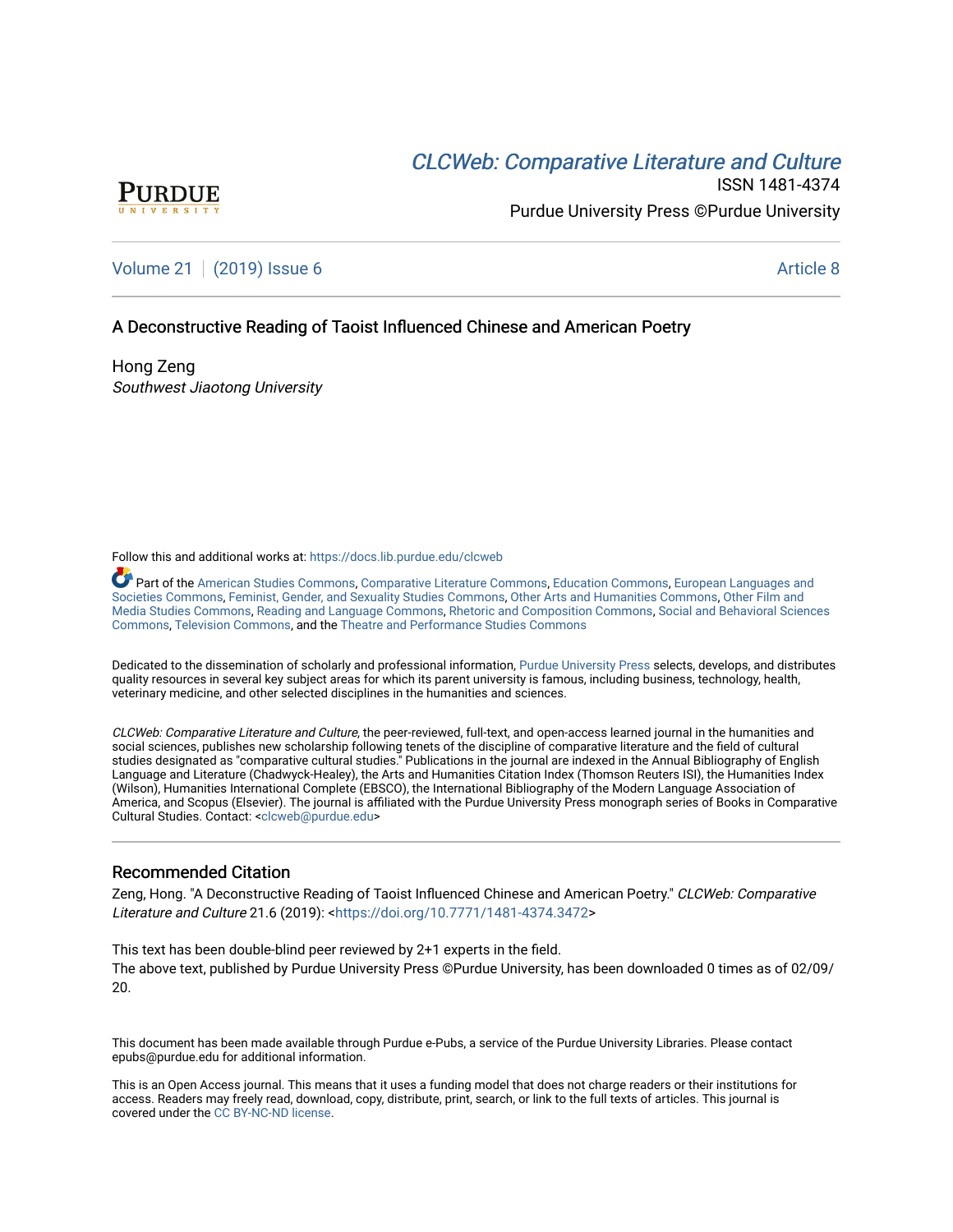**PURDUE** UNIVERSITY PRESS <[http://www.thepress.purdue.edu>](http://www.thepress.purdue.edu/)

# *CLCWeb: Comparative Literature and Culture*

ISSN 1481-4374 [<http://docs.lib.purdue.edu/clcweb>](http://docs.lib.purdue.edu/clcweb) Purdue University Press **©**Purdue University

*CLCWeb: Comparative Literature and Culture*, the peer-reviewed, full-text, and open-access learned journal in the humanities and social sciences, publishes new scholarship following tenets of the discipline of comparative literature and the field of cultural studies designated as "comparative cultural studies." In addition to the publication of articles, the journal publishes review articles of scholarly books and publishes research material in its *Library Series.*  Publications in the journal are indexed in the Annual Bibliography of English Language and Literature (Chadwyck-Healey), the Arts and Humanities Citation Index (Thomson Reuters ISI), the Humanities Index (Wilson), Humanities International Complete (EBSCO), the International Bibliography of the Modern Language Association of America, and Scopus (Elsevier). The journal is affiliated with the Purdue University Press monograph series of Books in Comparative Cultural Studies. Contact: [<clcweb@purdue.edu>](mailto:clcweb@purdue.edu)

#### **Volume 21 Issue 6 (September 2019) Article 8 Hong Zeng,**

**"A Deconstructive Reading of Taoist Influenced Chinese and American Poetry"**

<http://docs.lib.purdue.edu/clcweb/vol21/iss6/8>

Contents of *CLCWeb: Comparative Literature and Culture* **21.6 (2019)** [<http://docs.lib.purdue.edu/clcweb/vol21/iss6/>](http://docs.lib.purdue.edu/clcweb/vol21/iss6/)

**Abstract**: In her article "A Deconstructive Reading of Taoist Influenced Chinese and American Poetry" Hong Zeng attempts to deconstruct the logos status of "Nature" in Chinese natural philosophy and explore the tragic potentiality of such philosophy and poetry under its influence. It also analyzes its aesthetic strategies used to overcome historical tragedy, and how such tragic potentiality in classical Chinese philosophy and poetry break out into the imagery of death and fragmentation in modern Chinese and American poetry under its influence, including poetry by such poets as Hai Zi, Gu Cheng, Robert Bly and Wallace Stevens, and how it sometimes leads even to the tragic lives of the poets, such as the suicide of Gu Cheng and Hai Zi. In such exploration, the paper defines the rarely explored affinity between Chinese natural philosophy and western tragic theories and western aestheticism, and discloses the tragic propensity beneath the deep-rooted myth of the serene, holistic vision of Chinese natural philosophy and poetry under its influence.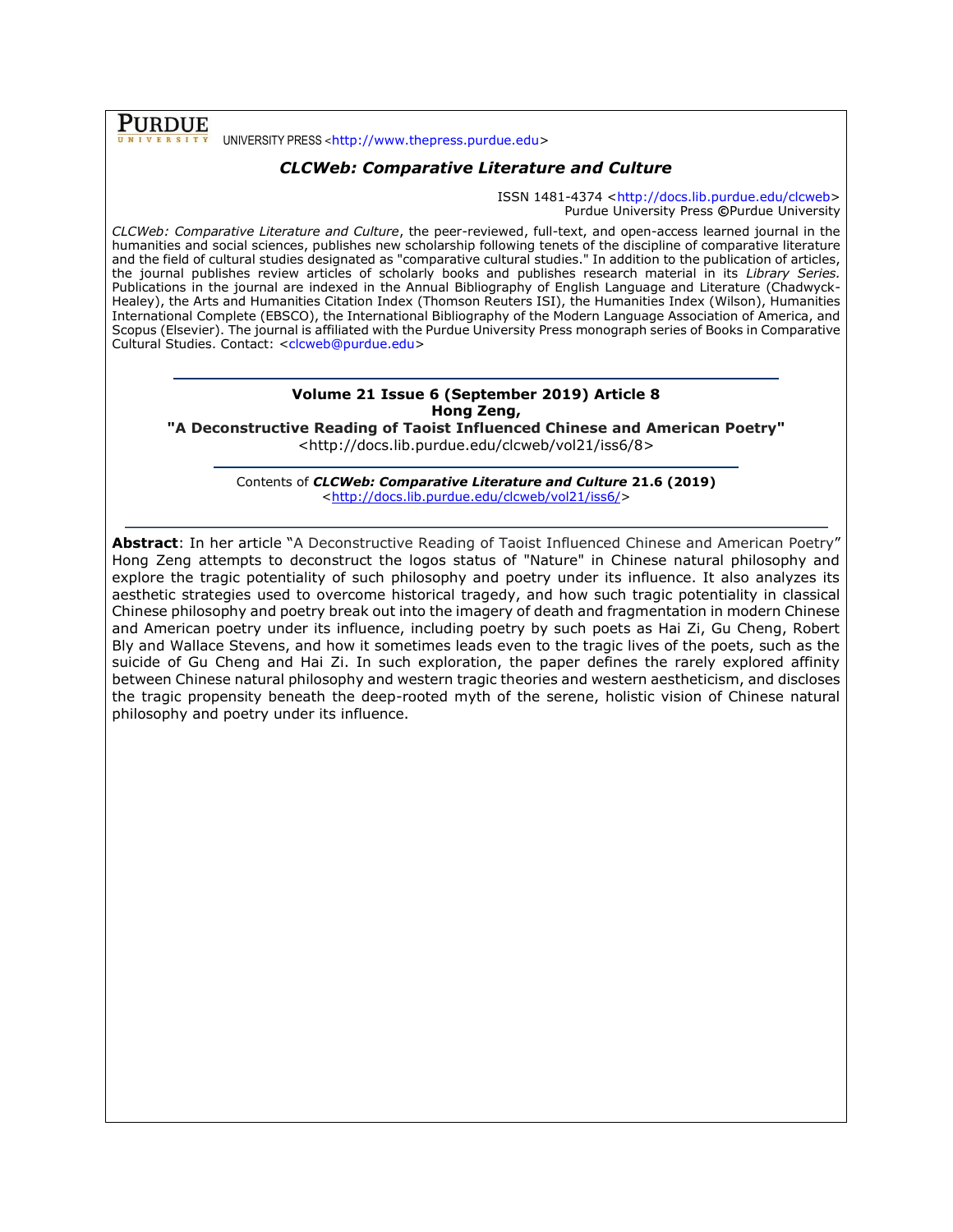#### **Hong ZENG**

#### **A Deconstructive Reading of Taoist Influenced Chinese and American Poetry**

Before his death, the contemporary Chinese Meng Long Shi poet Gu Cheng mailed a manuscript to his friend in Beijing---Xiao Nan (pen name) from Auckland, New Zealand. He wrote to her, "this is a synopsis of Chinese natural philosophy written by me. After reading it, you will know where I become demented." (*Burial* 212) Not coincidentally, perhaps, another famous contemporary young poet Hai Zi, before his suicide under the train wheels, had also written, "I died from Taoist violence" (qtd. in Xi). Hai Zi's dying words became his poet friend Xi Chuan's unresolved contemplation. How can the apparently serene and holistic vision of Chinese natural philosophy be implied as having such tragic propensity and aesthetic violence? This paper attempts to deconstruct the status of logos attributed to "Nature" in Chinese natural philosophy and explore the tragic potentiality of such philosophy and poetry under its influence. It will also analyze its aesthetic strategies used to overcome historical tragedy, and examine how such tragic potentiality in classical Chinese philosophy and poetry break out into the imagery of death and fragmentation in modern Chinese and American poets under its influence, and how it sometimes leads even to the tragic lives of the poets.

The etymology of 自然 ziran (Nature) is far from being the natural environment in the western sense. It is rather an attitude. "自" is self---not the individual self, but the self-suchness of the universal world, the universal self at one with all things in the universe. "然" is a void word, conveying an attitude of acquiescence and compliance. Therefore 自然 conveys an attitude of complying to the flow of Nature without the obstruction of human intelligence. However, investigating the corpus of Taoist writing, and classical Chinese poetics and western sinologist study, we can find important differences beneath their family semblance. The major differences are: Is the Nature described by Chinese natural philosophy about the real Nature, or is it an aesthetic fabrication for overcoming human historical tragedy? Is human language a product of Nature or does it signify man's inevitable exile from Nature? Is poetic emotion a natural element in confluence with the seasonal switch and cosmic movement, or is it disrupting element that needs to be annihilated in order to become one with Nature?

Lao Tzu advocates keeping the primordial core of silence, solitude, non-action, and emptiness, which he recognizes as the attributes of Tao: "There was something formless and perfect before the universe is born. It is serene. Empty solitary. Unchanging. Infinite. Eternally present. It is the mother of universe. For lack of a better name. I call it the Tao" (Lao Tzu, chapter 25). Language is provisionary and secondary, and silence is privileged: "The Tao that can be named is not eternal Tao. The name that can be named is not true name" (Lao Tzu, chapter 1). Later exponents of Taoism often emphasize the nonmetaphysical nature of Tao, as Guo Xiang expresses it, "Tao is seeing." However, Lao Tzu's ascetic attitude toward the sensory world bespeaks the contrary: "Colors blind the eye. Sounds deafen the ear./ Flavors numb the taste. Thoughts weaken the mind. Desires wither the heart" (Lao Tzu, chapter 12). Tao, being eternally present, also sets itself above the physical world of flux.

The privileging of silence, solitude and emptiness in achieving harmony with a primordial origin in Tao Te Ching underscores a religious impassivity and imperturbability, to the extent of obviating human emotion itself, that makes its philosophy seemingly devoid of the tragic conflicts in the Western philosophical tradition. This religious impassivity is perpetuated as well as transformed in Chuang Tzu's work into more exuberant form, manifested in the abundance of ethereal figures soaring above benefits and harm, floating beyond life and death. A grandiose relentlessness and indifference to ordinary human emotions coexists strangely with a rapturous self-loss:

Nan Kuo Tzu Ch'i leaned on a table. He looked to heaven and breathed gently, seeming to be in a trance, and unconscious of his body. Yen Ch'eng Tzu Yu, who was in attendance on him, said, "What is this? Can the body become thus like dry wood and the mind like dead ashes? The man leaning on the table is not he who was here before." "Yen, " said Tzu Ch'i, "your question is very good. just now, I lost myself, do you understand? You may have heard of the music of man but not the music of earth; you may have heard of the music of earth, but not the music of Nature." (Chuang Tzu, Chapter 15)

The music of man is the sound of musical instruments such as pipes and flutes. The music of earth is the voice of wind making various sounds by blowing through valleys, weeds, streams and caves. What is the music of Nature? It becomes a much less tangible entity as the argument accumulates. It is the invisible and transcendent impact of creative spirit itself, the impact of Tao on the manifold universe, molding each thing as what they are. In this passage, the music of Nature, if not set against the music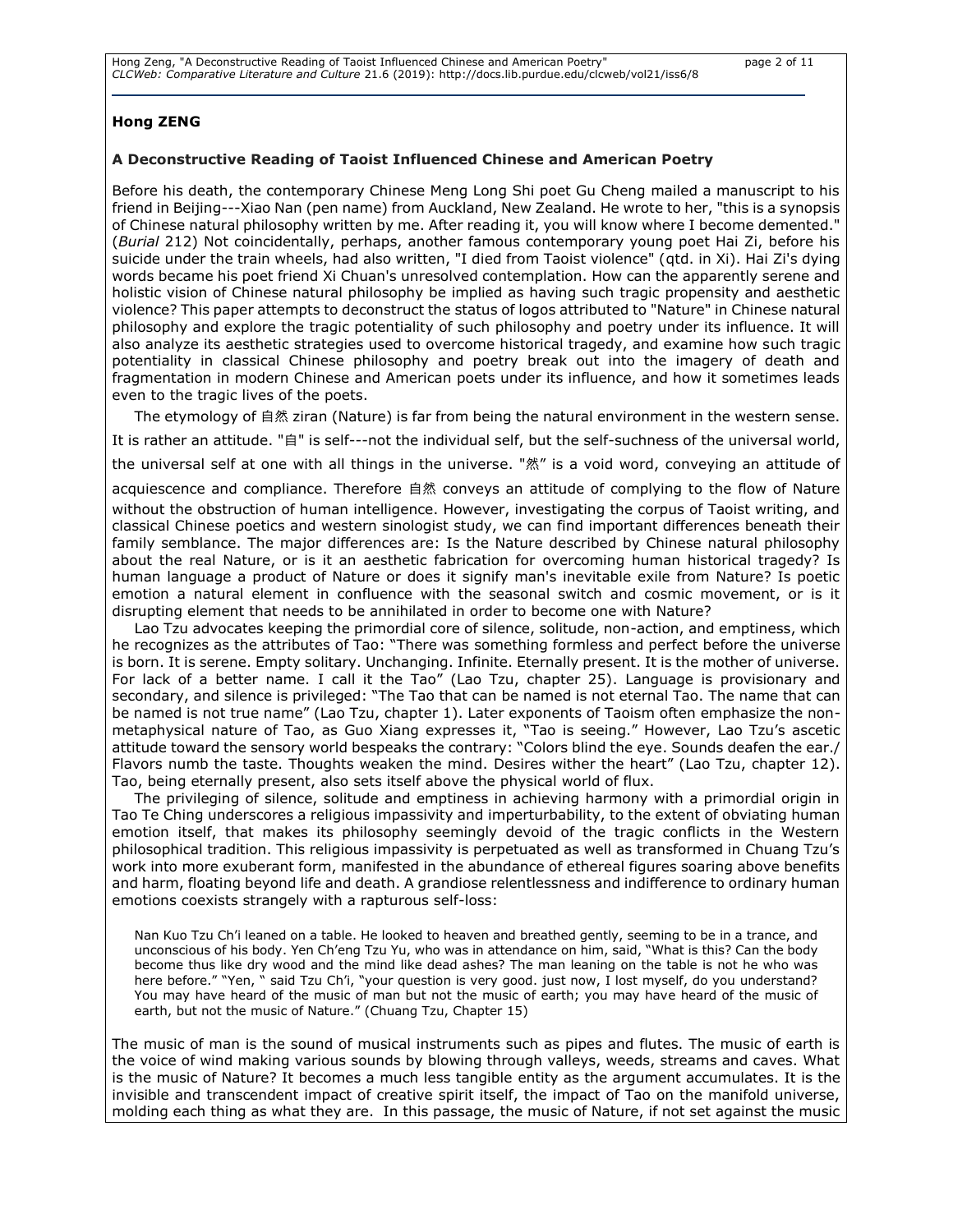of man and the music of earth, at least exists in a hierarchy above them. This hints at the metaphysical nature of "Nature" in Chuang Tzu, a hint reinforced by the necessity of physical as well as mental selfannihilation in achieving the cosmic union--by "turning body into dry wood, and mind into dead ashes."

Liu Xie and Zhong Rong, the prominent ancient Chinese literary critics strongly influenced by Taoist aesthetics, consciously or unconsciously ameliorate this potential conflict between man and Nature, physical universe and metaphysical entity in Lao-Chuang philosophy by naturalizing human language and emotion as the emanation of Tao. According to Liu Xie, "文", translated alternatively as pattern and language, is both the physical contour of Nature and the aesthetic pattern of language and poetic form. Poetry is as primary and original as the physical Nature itself. Man is "the flower of the elements and the mind of Heaven and Earth":

Great is the fulfilled power of aesthetic pattern, for it appeared along with the generation of Heaven and Earth. . . . Man, endowed with the spark of a spiritual nature, is added to these to form the great Triad. Man is the flower of the elements and the mind of Heaven and Earth. With mind, language appears, and in language, aesthetic pattern become manifest. This is the inherent character of natural process. (Liu*,* qtd. in Owen 18)

Liu Xie also explained parallelism in terms of nature's bilateral symmetry. The parallel couplet is considered not as a poetic device, a mere craft for superfluous embellishment preserved by a conservative poetic tradition. It was considered as the formal linguistic manifestation of the structure of the natural world.

Unlike Chuang Tzu and Lao Tzu, which advocate the annihilation of human mind in order to attain to the cosmic mind, Liu Xie exalts human mind as the culmination of cosmic mind, human language as the flower of natural elements. He gives a natural rhythm to human emotion by revealing its poetic sympathy with the switch of seasons:

Springs and Autumns follow on in succession, with the brooding gloom of dark Yin and the easeful brightness of Yang. And as the bright countenances of physical things are impelled in their cycles, so the affective capability of mind too is shaken. (qtd. Owen 21-22)

Zhong Rong's *Shi Pin* elevates the poet's role by placing him in the cosmic triad of "man-heaven-earth." Man, human emotion, and self-expression are given a free rein because they are in natural confluence with cosmic movement:

The breadth animates beings and things; these in their turn inspire man. Pushed by the impulsions and feelings which dwell within him, man expresses himself through dance and song. His song is a light which illuminates the Three Spirits (Man-Earth-Heaven) as well as ten thousand creatures. (qtd. in Cheng xi)

It is not hard to see the disparity between the advocacy of self-annihilation, non-human centered perception and derogation of language in Lao-Chuang philosophy and the exaltation of human language, emotion and intellect in Zhong Rong and Liu Xie's poetics. Later critics fall into either of these two strands. Lu Ji's *Wenfu* perpetuates Lao Tzu's privileging of void and silence, and seems to offer a link between the uncreated primordial origin and the emanated world of color and sound: "Trying void to demand for Being; knocking upon Profound Silence for sound." (Lu, qtd. Yip 75) Yan Yu's Chang Lang Shi Hua, however, echoes the non-physical nature of Tao implicit in Lao-Chuang as against Liu Xie and Zhong Rong's poetics. Through images such as "sound which vibrates in the air, color which shimmers like a mirage, the moon reflecting in the water, the face looking out of mirror," he implies the illusory nature of poetic imagery in its reference to the physical world. There is clearly a transcendent ring to his "ineffable spirit." According to him, great poets give little to observation or analysis:

Among the great poets of T'ang, the highest place is always given to the ineffable spirit. Like the antelope horns which blend with tree branches in the forest, their verses devote very little preoccupation to observation or analysis. They possess a radiant transparency that can never be discerned. Sound which vibrates in the air, color which shimmers like a mirage, the moon reflecting in the water, the face looking out of mirror, such is the appearance of their poetry. (qtd. in Cheng xiv)

Wang Guowei inherits the Taoist belief in the non-human centered perception in his definition of objective poets, who "view things as things view themselves, so that there is no distinction between self and object." (Wang 2) Although influenced by Schopenhauer, his concepts of "the beautiful" and "the sublime" have not any trace of the tragic confrontation embedded in this pessimistic Western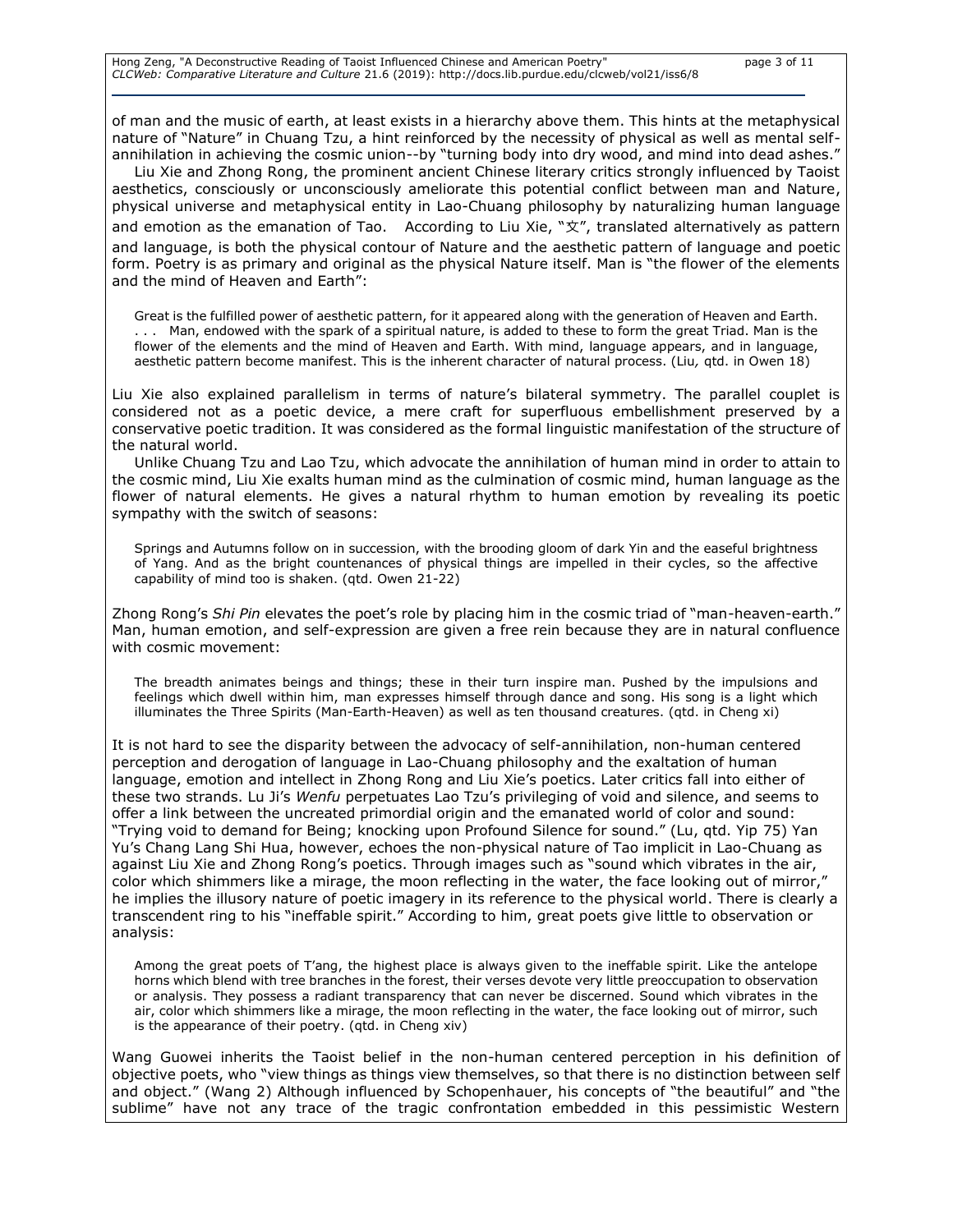philosopher. While in Schopenhauer, the demolishment of individual will-to-live in the face of a greater, alien power achieves a tragic magnitude because of the implicit sacrifice, the self-loss in Wang Guowei's poetics, as apparent in Chinese natural philosophy, is smoothed over with the surface of peaceful fusion.

Tao Yuanming has been a model of Taoist simplicity, unintentionality and ease. Only recently critics begin to probe his "Peach-blossom Spring" in the deconstructive context, dwelling on the core of absence in the seeking of a Taoist paradise. (Liao 21-29) Wang Wei's scrupulous suppression of human emotion in his painterly depiction of physical Nature seems to continue the objective, non-human strand of Taoism. Han Shan (Cold Mountain) represents the culmination of the Taoist imperturbability that allows man to find his natural element even in the annihilating season of winter.

Among the Western sinologists, Ernest Fenollosa is one of the earliest who discovered for the West the aesthetic value of Chinese characters. His book "Chinese written characters as medium for poetry" is edited by Ezra Pound and lauded by him as having discovered not only a language, but a new aesthetics: "We have here not a bare philosophical discussion, but a study of the fundamentals of all aesthetics." (Pound 3) In this book, Fenollosa revives the myth of the poetic correspondence of traditional Chinese characters with real-life process. The ideogrammic method, juxtaposition of disparate plane of existence without apparent link, is implied both in the formation of Chinese characters and the syntax of classical Chinese poetry. It has been a great inspiration for the father of modern American poetry to achieve compactness and precision in his advocacy of the Imagist movement. An emphasis on objectivity is the inevitable by-product of eliminating the discursive discourse in English romantic poetry. Such an influence may be traced in William Carlos Williams' poetics, "not idea about things, but things themselves," and perhaps find its far-reaching echo in Robert Bly's advocacy of "Object Poetry." The removal of the anthropocentric perception brings about a concern for the non-human Nature. Bly talks about the second fold consciousness in Nature, which are embedded in man's deeper self. His delineation of the history of European literature is defined by the varied attitude toward Nature in different ages. Gary Snyder, a great pupil of Zen Buddhism, in his mystic poems builds the synthetic body of man and animal.

Among contemporary Western literary critics, the American-Chinese scholar Wai-lim Yip is a notable one in highlighting the non-human, non-metaphysical strand of Chinese natural philosophy. In his authoritative reading of Pound's translation of classical Chinese poetry, Pound's Cathay, and his important work on the comparative aesthetics of China and the West, The Diffusion of Distance, Wailim Yip hammers down the point that classical Chinese language and poetry has much less intellectual director than its English counterpart because of its asyntactic and paratactic structure: The success of Chinese poets in authenticating the fluctuation of concrete events in phenomenon, their ability to preserve the multiple relationships in a kind of penumbra of indeterminatedness, depends to a great extent in the spareness of syntax. (Yip 38)

Francois Cheng, in his semiotic study of classical Chinese poetry, Chinese Poetic Writing, also remarks at the very beginning, that freedom of language units makes Chinese a mobile language embodying the original multiple temporal-spatial relationship in Nature. Classical Chinese, according to him, is "a semiotic system founded on an intimate relationship with the real, so that there is no rupture between signs and the world, and none between man and the universe." (Cheng 79)

The French postmodernist Roland Barthes countenances the non-emotive, non-cognitive strand of Chinese natural philosophy, while dramatically overthrows the value of "nature" and unity of signification in his semiotic study of Japanese culture, The Empire of Signs. He reveals the non-emotive, noncognitive, anti-nature aspects and broken signification in Noh drama, a form influenced by Zen Buddhism. "Japanese theatre exposes its own artifice and thus empties itself of meaning and emotivity." (Barthes 61) The Japanese theatrical face, white-powdered and leaving only strictly elongated eyes and mouth make the face "dismisses any signified, i.e. expressivity. This writing writes nothing; nor does it lend itself any emotion, to any meaning, but it actually copies no character." For a man performing a woman, "woman is an idea, not a nature." (Barthes 89-91)

William Bevis' study of Wallace Stevens, Mind of Winter: Psychology of Meditative Experience, is the first book, perhaps the only one up to the present, that uncovers the link between Stevens' poems and Zen Buddhism in the strain of the emotionless, thoughtless perception of reality. (Bevis) Contemporary Chinese aestheticians, such as Li Zehou and Liu Xiaobo, no matter in an affirmative or negative assessment of traditional Chinese philosophy, believe that harmony rather than conflict characterizes it. While Li Zehou lauds traditional Chinese philosophy for its optimistic outlook and harmony, (Li 3) Liu Xiaobo laments its lack of conflicts that produced the great tragic arts of Greek drama, and the profound crisis of modern Western philosophy. (Liu 25)

Because views on the Taoist vision predominantly emphasize its non-human, unemotive, noncognitive and self-annihilating aspects, as well as the harmony between man and Nature, and homology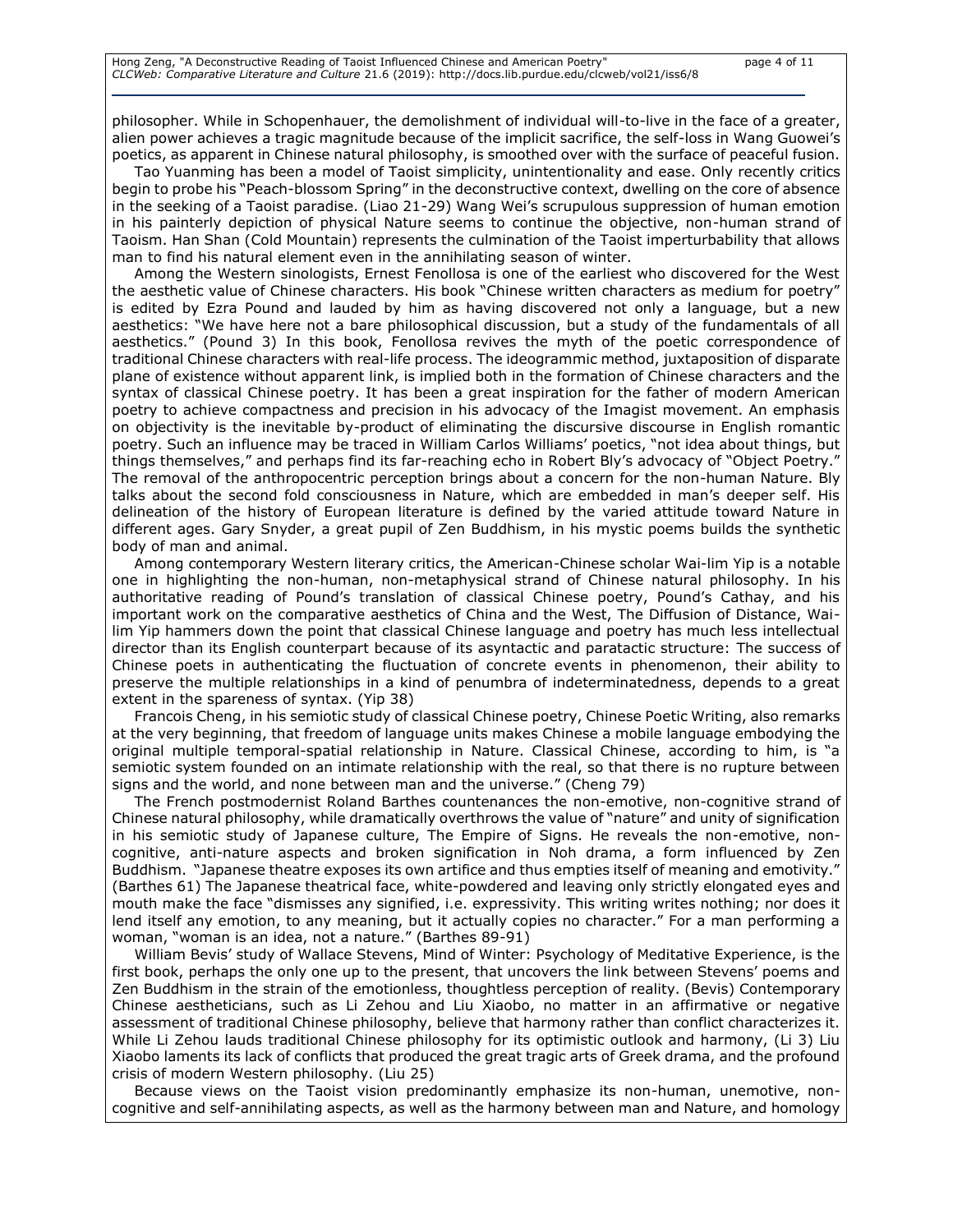between language and cosmic movement, the inner divergences within the whole cannon of Taoist aesthetics are rarely probed by the critics. The divergences, as I have revealed, include the ambivalence about the physical or metaphysical, natural or artificial nature of Tao, the human or non-human perception and emotive expression. In my view, these divergences underscore the inner contradictions intrinsic in Taoist philosophy, which potentially may give rise to tension and conflicts that are germs for tragedy, a mode traditionally denied to the vision of Chinese natural philosophy.

My deconstruction unfolds in three aspects---the deconstruction of time, subject and language, and discloses the hidden conflicts and tragic propensity dormant beneath the serene, holistic vision of Taoism. The emptiness and stillness of Lao Tzu, the floating at ease of Chuang Tzu, were all originated in Spring and Autumn Period and the Period of Warring States, with 16 small countries fighting for supremacy which led to a disastrous destruction of life. Their peaceful and floating-at-ease philosophy camouflages the attempt of evading war-beset history and mythicizing time: Lao Tzu originated a cosmic origin, whose generative, holistic power supplanted the fragmentation and destruction of the war; Chuang Tzu's shamanistic imagination created a mythopoetic self "born at the same time as the heaven and the earth" (Chuang Zi 25), in order to overcome the tragic, fractured self diminished by the destruction of the war.

The Confucius man is a man growing in time, "at fifteen, I had my mind bent on learning, at thirty, I stood firm. At forty, I had no doubts. At fifty, I knew the decree of Heaven. At sixty, my ear was an obedient organ for the revelation of truth. At seventy, I could follow what my heart desired, without transgressing the norm." (Confucius 11) Taoist man is not a man in time, rather, it is in time-spatialized. The first chapter of Chuang Tzu's "Floating at Ease" depicts the great roc soaring up 90 thousand miles into the sky, breaking away from the earthly, human, historical time, and flying into the mythic time with "eight thousand years as a spring, eight thousand years as an autumn". (Chuang Tzu 23) Because of the Taoists' evasion of historical time, the weakness of its mythicized time is embodied in the conflict between historical and mythicized time in its influenced literature, which leads to the conflict between historical and mythicized self. In the classical Chinese poetry, because the incomplete grammar of classical Chinese poetic language allows it to take on a non-lineal, multi-directional flow, such language can, like a two-sided embroidery, accommodate both historical and mythic time, and the double consciousness of historical and mythic self---without being rent apart. However, such conflicts are the germs for tragedy, and in modern Chinese and American poetry they break out into the imagery of death, fragmentation and tragedy, and lead even to the tragic lives of the poets.

A comparison of Western Aestheticism and Chinese natural philosophy helps to illuminate the fictitious nature of its aesthetics. The Western Aestheticism in the 19th and 20th century (with representative figures such as Baudelaire, Nietzsche, Wilde) seems to be distant from Chinese natural philosophy: Western Aestheticism is anti-natural, and values fiction and mask; In Chinese natural philosophy, Nature is the highest ideal. Western Aestheticism does not believe in origin, to them, writing is fractured, layered text imitating literary convention, away from the original author; Chinese natural philosophy believes in a pre-linguistic, pre-human origin, Tao is the origin of all. Western Aestheticism is aristocratic, Chinese natural philosophy advocates making everything equal. In Western Aestheticism, the concept of self resides in that existence precedes essence. The essence of self is the product of the self's lifelong artistic self-fabrication, but Chinese natural philosophy believes in Tao and the cosmic self as individual self's essence. However, a careful examination will reveal striking similarities of both: both are defensive mechanism poised on a sense of disaster. Just as Lao-Chuang philosophy was produced in the war-beset time, Western Aestheticism emerged in the fin-de-siecle melancholy, and grew under the shadow of two world wars. Both aestheticism are aesthetics for overcoming historical tragedy and thus poised on a sense of disaster. They deconstruct the conventional self, and build a new self with art. Such self is protean as well as coalesce into mythic status. The protean self in Chinese natural philosophy stems from "transformation into Nature". The mobile self in Western Aestheticism derives from various masks it takes on in its artistic self-fabrication. Both aestheticism provide a channel for the threatened, dwarfed, fractured self to escape historical disaster, and fabricate a new, mythicized self in a mythicized time.

Both aestheticism employ similar aesthetic strategies: such as two dimensionality, the cartooning and exaggeration of thoughts (particularly so with Chuang Tzu). Both regard truth as relative, so as to enlarge spiritual freedom. As contrary to the claim of Taoist origin, Chuang Tzu's "Floating at Ease" has a thwarted origin. The myth of the K'un bird was repeated three times at the very beginning. Its narrative modes move from myth to legend, to historical record: the gradation of the fictitious nature of the story mocks at the narrative modes' intensified verisimilitude, and makes it a self-deconstructive text. The thwarted start underscores the fictitious nature of origin. Chuang Tzu's self-deconstructive strategies, in time (using the parody of historical record to narrate the most extravagantly fictitious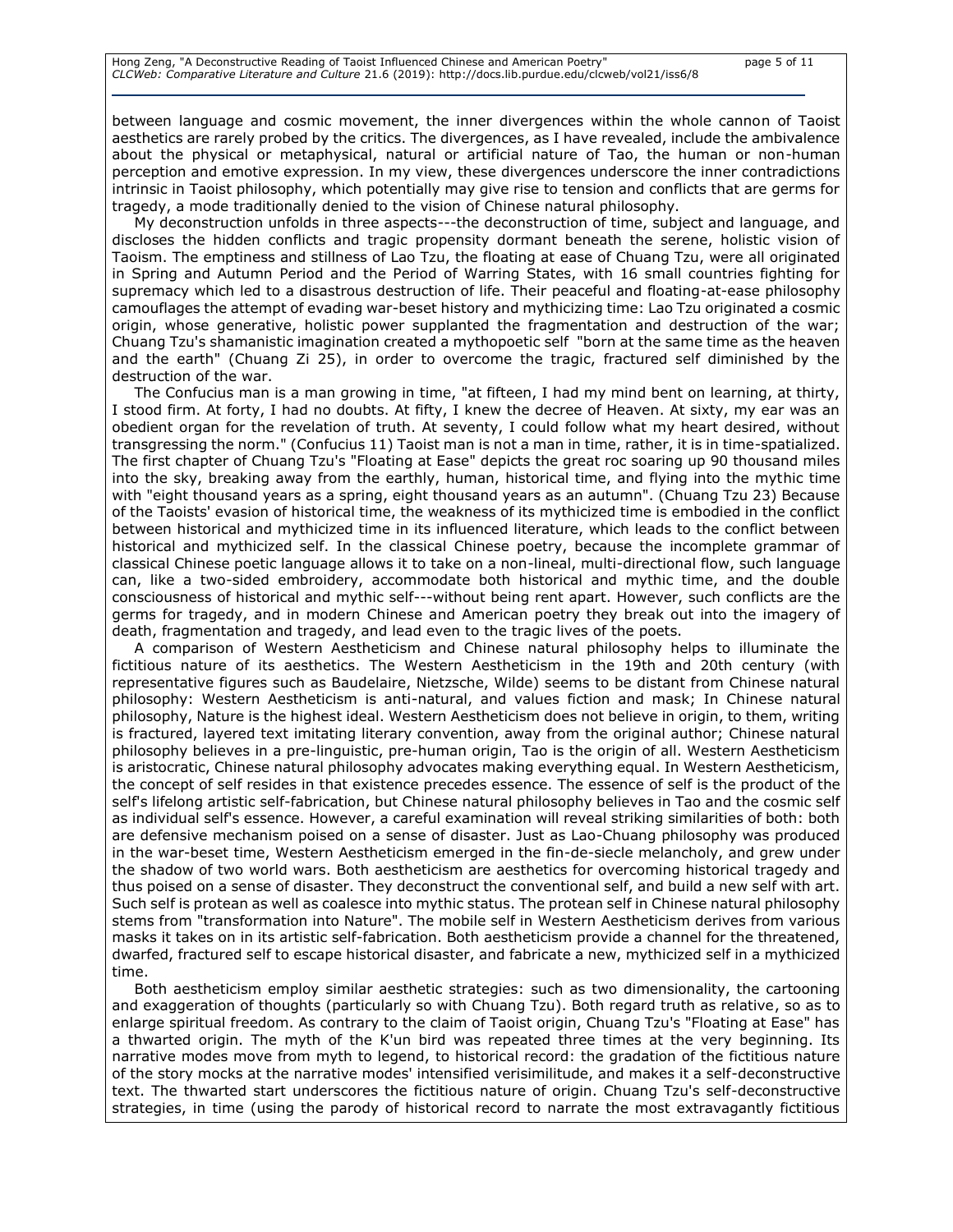myth) , subjectivity (cosmic, expanded self and historically-limited self subject to fate---命), and language (the collapsing of signification, separation of signifier and signified; floating signifiers), camouflage its inner conflicts and tragic tension beneath its floating at ease.

The syntax and lexicon of classical Chinese poetry, like a double-sided embroidery, are able to accommodate both the omniscient/non-human centered perspective (mythic time and cosmic self) and limited/human, historical perspective (limited time, historical self), and allow the tragic conflicts between the two kinds of consciousness and two kinds of temporality to be accommodated in the same language, beneath a serene, holistic surface. For example, the verbs in classical Chinese poetry do not have tense and denomination, very often verbs are totally gone, leaving only the juxtaposition of nouns; verbs are replaced by static words such as nouns and adjectives. These traits of verbs, on the one hand, create a non-anthropomorphic, omniscient, timeless perspective (because verbs convey movement and time, adjectives and nouns convey static state of existence), a Taoist perspective from the sky. On the other hand, these traits create a subjective impressionism, even momentary illusion, and an artificial sense of cinematic transfixation. For example, the use of adjectives as verbs in Meng Hao-ran's verse creates such double consciousness, "野旷天低树/江清月近人" ("Vast plain, sky lowers among the trees./The limpid stream, the moon moves close." "Sky [low] tree," "moon [close] man" turn an optical delusion of a limited perceiver into a static, eternal state, reinforced by the artificial suspension of time created by the repetitive structure of the parallel couplet. Objectively, sky remains at the same height, nor is the moon closer to man. These are optical delusions created by the broad plain and the clear river, perhaps also by the poet's loneliness. The intimacy between man and Nature is a hopeful delusion of the poet, conveyed through linguistic aberration and the artifice of the parallel structure. The elimination of verbs throughout the poem lifts the transient feeling of an individual into an eternal state of human sorrow for its rootlessness in the universe. From this poem, we can see that the syntactic flexibility in classical Chinese with its juxtaposition of nouns without verb are double-edged: it hints at both an omniscient, objective perspective contemplating the general situation of human existence, and a highly subjective impression evoked in the individual.

Also, the omission of personal pronoun as subject conveys at once an oneness with the boundless universe, and a sense of self as diminished and drowned in Nature. Often they form a discordance. For example, in Meng Haoran's "春晓" (The Spring Morning), the eternal life cycle of Nature in harmony with man (denoted by the omission of personal pronoun and man's submerging into Nature) is undercut by the awareness of individual life's inability to repeat itself (as Nature does) once it is lost. The omission of preposition, on the one hand, obscures time and space, and combined with the omission of personal subject, conflates the consciousness of man and Nature, on the other hand, insubstantializes things into illusion. For example, the omission of preposition and personal pronoun in Wang Wei's verse "空山不见

人/但闻人语响" (Empty mountain, no one to be seen/ but hear, the human voices.) Another classical Chinese poetic device, parallel couplet, with its repetitive structure can suggest at once the time-stilling suspension---a grandiose identification with the expansive Nature, and can be a human rhetoric device against change, therefore simultaneously embodies the infinite and the finite---the double temporal dimension of myth and history, and the double consciousness of cosmic and historical subject.

To sum up the double nature of the syntactic void of classical Chinese poetry: On the lexical and syntactic level, the omniscient consciousness is created by the syntactic flexibility of classical Chinese poetry in various forms:

1. Verbs: Verbs have no tense. Elimination of verbs and juxtaposition of nouns create the sense of timelesssness. The multiple perspectives in the syntactic void evoke a non-human, omniscient perception.

Intransitive verbs are used as transitive verbs, so as to create a reciprocity of subject and object. Linear progression of the poem is disrupted by a circulation resembling timelessness.

2. Preposition and particles: Omission of prepositions which lead time and place phrases tends to obscure time and location, and lends an atmosphere of universality to specific description. The lack of particles (such as "the," "a" as well as singular and plural form of nouns) achieves the same effect of universality by its indefinite reference.

3. personal pronouns: The omission of personal pronoun submerges personal subject in the manifold sentience of Nature.

4. parallel couplet: In its repetitive structure, temporal progression is momentarily checked, so as to create an artificial order and artificial suspension of time. Moreover, the multiple perspective emerging in the syntactic void slows down perception and creates a sense of timelessness.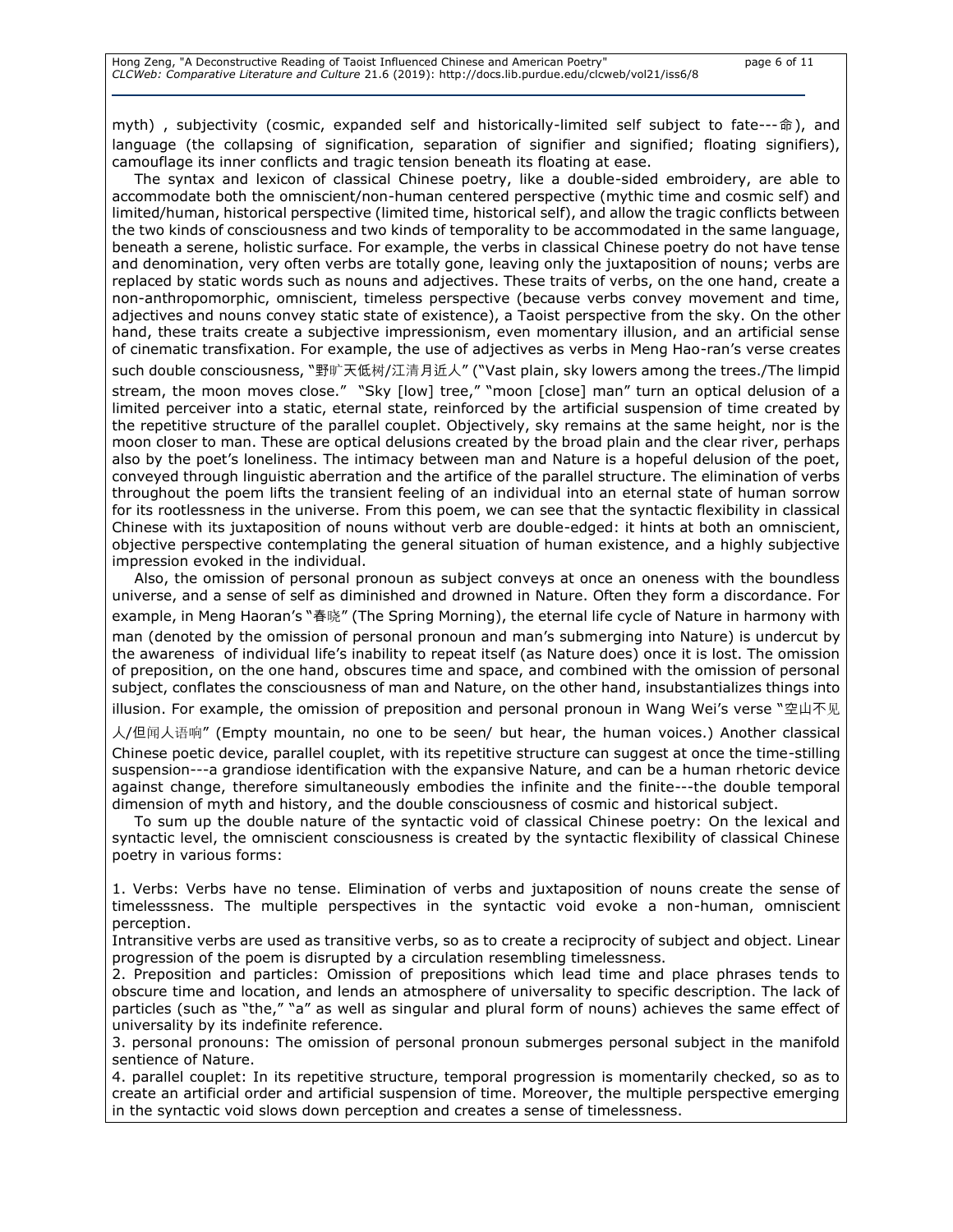The juxtaposition of nouns without apparent link allows images to form a metonymic chain, a subtext of their own. These apparently scattered images reflect on each other. Like the endless reflections in a hall of mirrors, they create a spatial expansion beneath the temporal progression of the poem.

However, the same linguistic characteristics may also create a highly subjective, and limited consciousness:

1. verbs: The juxtaposition of nouns without verbs may increase the psychological collision rather than eliminate it. Sometimes the seemingly erratic connection between nouns may suggest a momentary optical delusion colored by certain psychological state.

While the substitution of verbs by nouns and other static words effect stabilization, the nouns contaminated by verbal undertone may also suggest substance is that coming into being; stable, isolated substance is illusion, for substance is only the cross-section of actions. The substitution of verbs by adjectives effects a startling, instantaneous, often illusive impression conveyed through the surprise of its linguistic novelty, as much as it effects a cinematic transfixation.

The reciprocity of subject and object effected by the use of an intransitive verb as transitive verb may create an ambivalence about the process of interiorization and exteriorization, so that the poem might be highly subjective.

2. omission of preposition: The obscuring of time and location effected by the omission of prepositions, rather than universalize the particular scene, may insubstantialize it into illusion: things are suspended in a nowhere's realm, between presence and absence, physicality and emblem. For example, "[In the] Empty mountain, none to be seen/ But hear, the echo of voices." The lack of particles and definitive modifiers in classical Chinese syntax (in poetry) make the subjects described much less solid and substantial than what might be built by English syntax.

3. Omission of personal pronouns: The self-effacement resulting from this omission may suggest man's diminished presence in Nature.

4. Couplet: It can be a human artifice and rhetoric against the flux of time. The imagery in couplet is often the flux of time, contrary to its time-suspended, repetitive structure. Such as "无边落木萧萧下/

不尽长江滚滚流" (The boundless forest sheds its leaves shower by shower/The endless river rolls its waves hour after hour).

In summary, instead of hinting at a uniform subject, which is at once absent and omni- present, classical Chinese poetry is often a plural text where linguistic characteristics are double-edged: toward building an omniscient, objective consciousness as well as hinting at a limited, highly subjective perception. The syntactic void may evoke a rounded view of physical nature as well as insubstantialize them into illusion. The submerging of personal subject in Nature may evoke an identification of man's untrammeled spirit with Nature's boundless grandeur, as well as scale down his existence. The parallel couplet may accord with the opposite forces that bring Nature into endless flux, as well as create a human artifice against temporal progression.

It must be emphasized: it is not that they work one way or another at different times. The doubleedged linguistic effect is the two sides of the same embroidery.American New Poetry influenced by the imagery juxtaposition of classical Chinese poetry and by the principle of associative compound Chinese characters, in its abrupt, unexplained imagery juxtaposition, also embodies the implicit conflicts between history and myth. Take Ezra Pound's "Metro" as an example, "the apparition of these faces in the crowd/ petals on a wet, black bough." The bright flower petals against the dark subway, suggests the myth of Persephone kidnapped by the underground king Pluto---here is the modern technology of subway---and conveys the surrealistic juxtaposition and conflicts between Nature and modernity, myth and history. The poetic imagery at once conveys the static, decorative effect of Japanese print, and a momentary optical illusion, inheriting classical Chinese poetry's contradictory combination of physical clarity and subjective impressionism.

In the contemporary American poet Wallace Steven's poems, the conflict between omniscient/nonanthropomorphic perspective and historical/limited human perspective was intensified, underscoring with greater strength aesthetic violence and the price of omniscience. In his seasonal poems, the dilapidated beauty of winter scene is deeply influenced by Chinese natural philosophy, painting and poetics. Often, to arrive at the oblivion and omniscience of "the mind of winter" requires individual's symbolic Zagreus, numbness and death. In his winter poem, "No Possum, No bread, No Taters", Steven thus described the winter scene, "The field is frozen. /The leaves are dry./Bad is final in this light./In this bleak air the broken stalks/Have arms without hands. /They have trunks/Without legs or, for that, without heads./They have heads in which a captive cry/Is merely the moving of a tongue." (Stevens 290) Such image of fragmentation leads to the miraculous image of snow flakes, "Snow sparkles like eyesight falling to earth,/Like seeing fallen brightly away." "Eye" has the same sound as "I", implying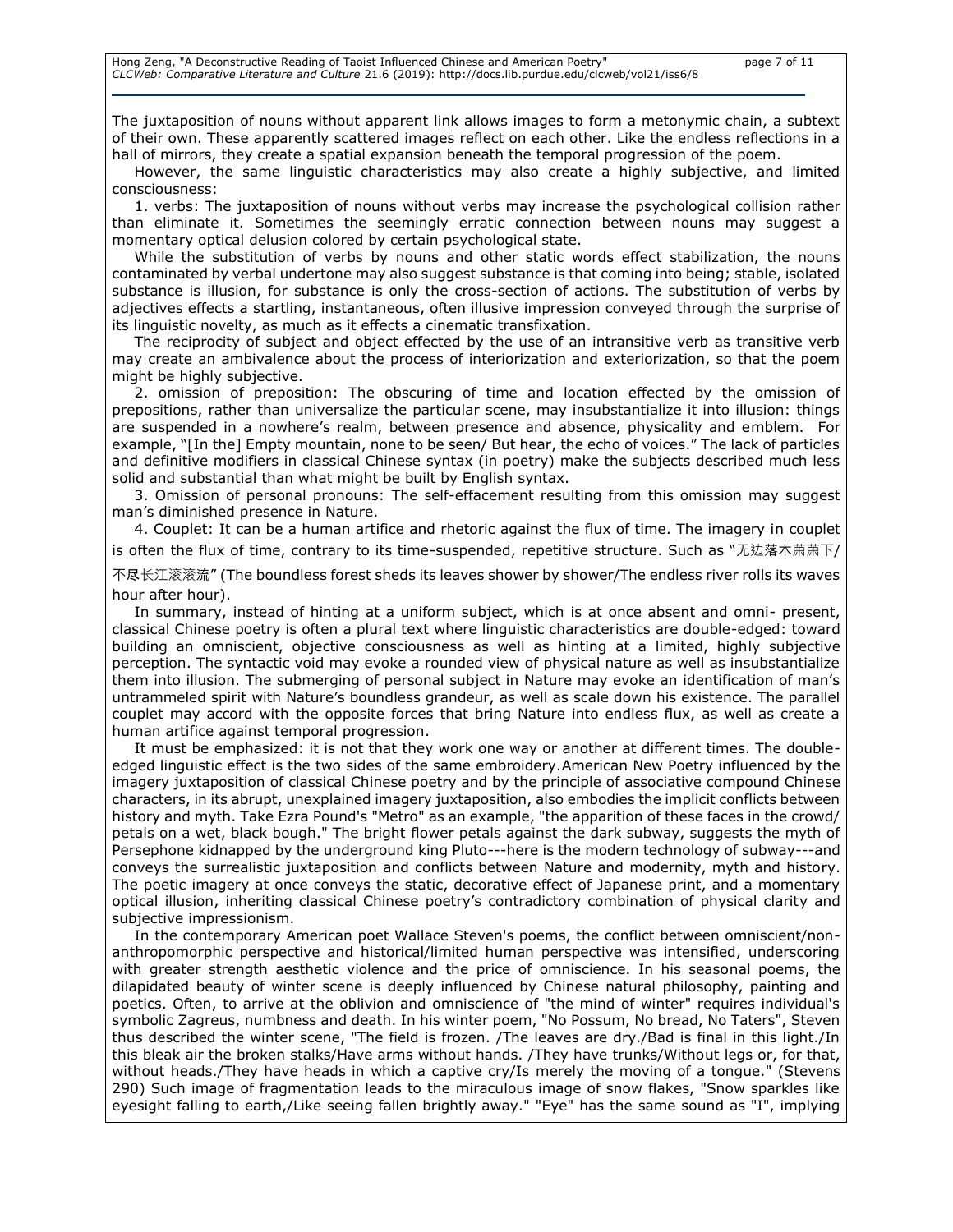the extinction of the human, individual, limited self, and what replaces it is the "rusty" raven, "bright is the malice in its eyes", a dehumanized, omniscient perspective. In "The Snow Man", he wrote, "one must have a mind of winter/ To regard the frost and the boughs/ Of the pine-trees crusted with snow;/ And have been cold a long time/ To behold the junipers shagged with ice,/ The spruces rough in the distant glitter/ Of the January sun; / and not to think/ Of any misery in the sound of the wind,/In the sound of a few leaves,/ Which is the sound of the land/ Full of the same wind/ That is blowing in the same bare place/For the listener, who listens in the snow,/ And, nothing himself, beholds/ Nothing that is not there and the nothing that is." (Stevens 9) In order to arrive at Snow Man's non-human, omniscient perspective, one has to make the painstaking effort of disregarding one's human misery and of emptying oneself. In the poem, the delayed verb and long-winding sentence records such effort and price. In his "Poetry is a Destructive Force," Stevens compares the price for acquiring the non-human, or transcending-human poetic force to the voracious beast in the poet that kills the poet's human self: "He is like a man/ In the body of a violent beast./Its muscles are his own . . .// The lion sleeps in the sun./ Its nose is on its paws./ It can kill a man" (Stevens 65).

Robert Bly is another contemporary poet heavily influenced by classical Chinese philosophy and poetry. He inherited Taoist philosophy's still, empty receptivity, and imagery pattern that transforms the solid world into Taoist fluid energy. In his poems, the abstraction and simplification of human consciousness merges with the brooding sentience in Nature and forms a perceiving subjectivity of "third body". However, Bly's poems, like classical Chinese poetry, under its serene and holistic surface, are often split into the double consciousness of omniscience and limitation. For example, in "The Two Sounds of the Ocean", the superficial, austere, death-implying consciousness of limited self covers the rich, omniscient, cosmic chorus that transcends humanity. Often, the encounter of limited self and cosmic self in Bly's poems takes the form of collision between daytime and night consciousness, and such collision adopts the form of death and violence---death, chaos, violence is the path of returning to the primordial ocean of life. For example, in his "When the Dumb Shall Speak", Bly wrote, "Fires in the sea,/The ships smoldering like bodies,/ Images of wasted life,/ Life lost, imagination ruined,/The house fallen,/ The gold sticks broken,/ Then shall the talkative be silent,/ And the dumb shall speak" (Bly 115).

As can be seen, among the modern American poets heavily influenced by Chinese natural philosophy, the conflicts between the omniscient, cosmic self and historically limited self, between mythic time and historical time break out into tragic imagery of death, Zagreus and destruction. Such symbolic destruction and death is a necessary path for acquiring a poetic vision transcending humanity. In the following I will examine two Chinese poets, Hai Zi and Gu Cheng, and explore how their poems reflect such tragic conflicts in their attempt to arrive at Taoist cosmic oneness, how such tragic conflicts lead to the tragedy of their lives.

In Hai Zi's poems, Hölderlin's twilight of god---the descending from the divine oneness to the throe of individuation and fragmentation---suggests strongly the penalty of Zagreus suffered by Dionysus, as expounded in Nietzsche's The Birth of Tragedy. The primal unity represented by Dionysus under the influence of wine, akin to Taoist primal unity with Nature, has its price the penalty of being torn from limb to limb: the principle of individuation represented by Apollo has to be torn down, in order to merge into the primal unity of pain and throe---the Dionysian ground being of existence. Dionysus is the son of Zeus and the Goddess of earth, he was once torn by the jealous Hera. His father Zeus sewed him together, and to his body, so that Dionysus was re-born. Hai Zi paid homage to both Hölderlin and Nietzsche in his poetry, and was under their deep influence.

To a certain extent, the imagery and poetics of fragmentation echoes the cultural ruptures in the 80s: the intellectuals' self-split between tradition and reality, East and West with the thaw after the Cultural Revolution and the in-flood of western thoughts. Besides, Hai Zi, as "a son of peasants", as he called himself, witnessed the quick disappearance of the countryside where he grew up: the flooding of peasants-migratory laborers into the city, the rapid heating of economic reform and consumerism. Hai Zi's Taoist lyrical ambience--his elegy for the countryside and Nature makes him an anachronism and a modern exile.

The throe of individuation as falling from a divine unity and from Taoist unity with Nature is reflected in the form of his poetry: folk songs, legends, myths, the fragments of countryside scenes are transmitted intermittently in the urban scene of degeneration and violence. It forms the polyphony of vagrancy, nostalgia and lost love. The imagery of Zagreus frequently appears in Hai Zi's poetry celebrating his unity with Nature. In "Spring, Ten Haizi", Hai Zi wrote, "Spring. ten Haizi rage and roar under their breath...The pain of being cleaved pen pervades the great earth." (Hai Zi 146) In "Dawn", Hai Zi wrote about the morning landscape, "they are my limbs split open again/dripping rain, snow and tears in February." (Hai Zi 146) In "July is not far," Hai Zi wrote, "bones hang all over my body/like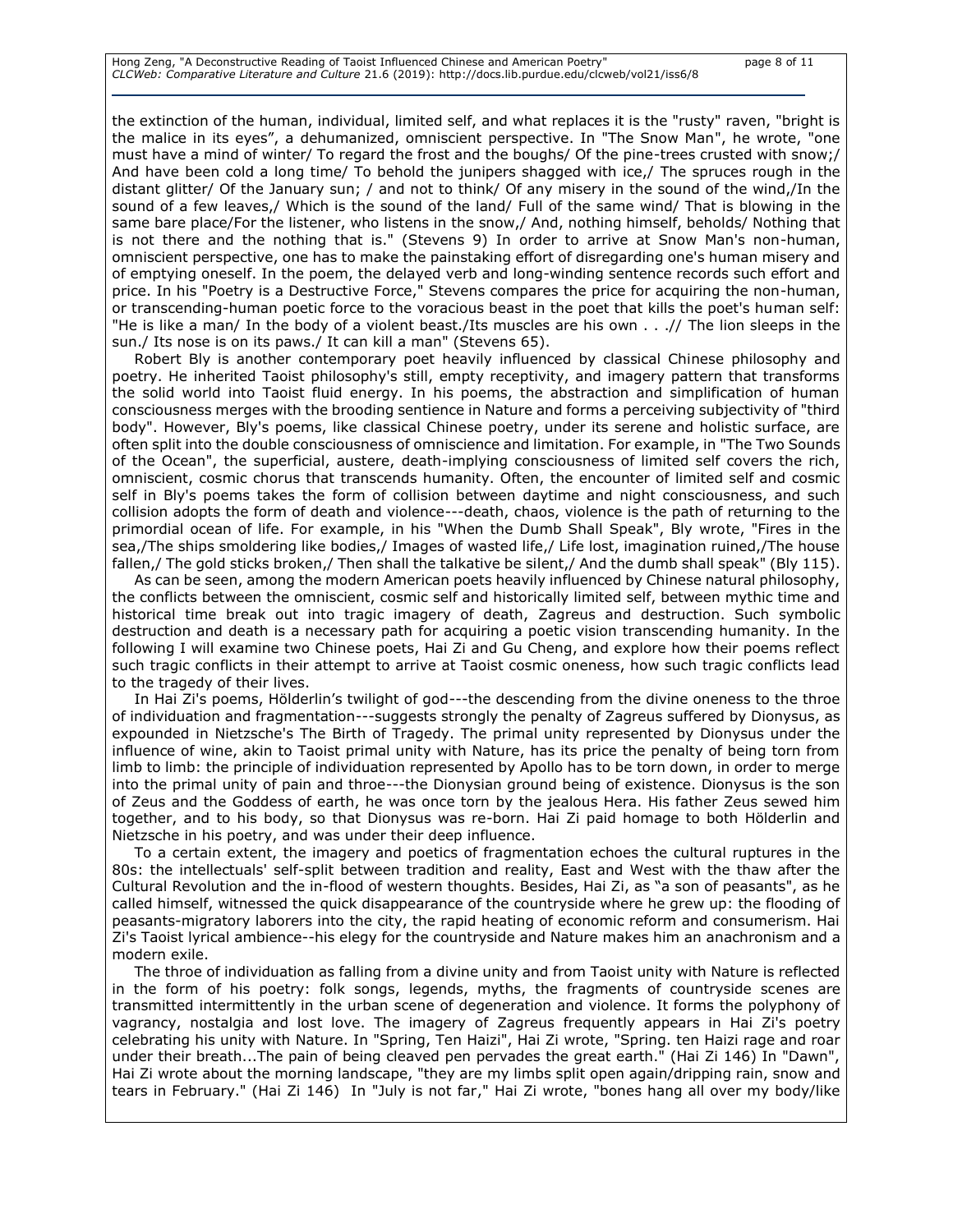twigs on the blue water". (Hai Zi 47) The whole word is a wound, longing for a lost Nature, hometown and divine unity.

Death through Zagreus is the typical penalty for artistic figures in Western myths---such as that of Orpheus, Icarus and Dionysus. In order to become one with primal Nature, individuality has to be torn down and become the manifestations of many. Since Hai Zi has been writing on the verge of death, his poetic persona has already merged into the world. Very often he spoke not as an individual, not even as a human being, but in the voice of the universe itself. In his "Earth. Melancholy. Death", (Hai Zi 75) the speaker is the Old Earth that dies and regenerates through blood and mire, and in "Sonnets, Moon at Night," the poet is "a well the ancestors dig towards the descendants,/ All originate from my deep, mysterious, and dark water." (Hai Zi 17) From Hai Zi's poems, we can clearly see that Zagreus, death and aesthetic violence is a path to Taoist unity. The radical conflicts and tragic propensity dormant beneath the holistic, serene surface of Taoist Nature, can be confirmed in the penalty of Zagreus Dionysus experiences in his primal unity as espoused by Nietzsche's tragic philosophy. Such philosophy of Nietzsche was heavily impacted by Eastern philosophy, such as Lao Tzu's *Tao Te Ching*, and by Buddhism through the influence of Schopenhauer. Therefore, Hai Zi's dying words, "I die from Taoist violence" is not hard to understand. His poetics plays out the tragic propensity of Chinese natural philosophy, and as one living out his poetics, his suicide under the wheels acted out the modern, explosive outcome of such tragic propensity.

The contemporary Meng Long Shi poet Gu Cheng migrated to New Zealand in 1989. On the beautiful island of Auckland, Gu Cheng, who believed in Chinese natural philosophy, seemed to have found his dreamed Taoist paradise. However, in 1993, Gu Cheng's youthful life tragically ended in suicide and homicide. Gu Cheng's exile from Taoist paradise, in his poems, is embodied in the split voice torn between mythic and historical time, mythoepoetic self and historical self. In his poetry collections shortly before his death, such as The Eulogy World and Quicksilver, the poet speakers are more often than not self-split: a posthumous, omniscient self watching distantly his still-living, limited self.

During the Cultural Revolution, Gu Cheng followed his father to the countryside in Shandong province, there the primal unity of Nature in his childish eyes coincided with the Taoist primal unity and left a deep impression on him, which was recorded in his "Fantasia of Life": "without purpose/float under the sky/Let the cascade of sunlight/wash black my skin", "the sun is my boatman/It pulls me/with the rope of intense light/step by step". (Gu, *Collected Poems of Five Poets* 319) "The sun baked the earth/ like a piece of bread/ I walked/with bare feet/my footprints/were pressed into the earth like a seal/thus my life/was merged into the universe." (Gu, *Collected Poems of Five Poets* 319) The urban life Gu Cheng later returned to had always been his burden, being a violation of that primordial Nature, so that he had to walk around the world, to the distant island of New Zealand, in order to recapture that Nature unpolluted by human intelligence. And yet, since the returning path to childhood is impossible, death becomes the only path.

In his speech, "I was waiting for the voice of death," Gu Cheng wrote, "about three years ago, I felt as a person I had already died, and became a ghost (later his group poems "Ghost Entering the City" expressed the same self-consciousness), every time I dreamed, I dreamed that I had returned to Beijing, not knowing where to go. But I am not anxious anyway, since I had already died. It was as if I were looking out from a place, only looking, that is all." (Gu, *Burial Bed* 229) In his poem "Accident," "Burial Bed", "Ark", one can always see a posthumous, omniscient self watching a limited, living self, just as the Buddhist man sailed across the ocean of Samsara looking back at his self still trapped in this world. Such split poetic voice reminds us of the split between Heaven and human, mythic and historical time in Taoist philosophy. For example, in his poem "ark", he wrote:

You have boarded a vast ship which will founder It will sink in the swell of the sea's breathing Now you still look at the flag The open stretch of wine-dark grasslands Seabirds wail over the watery graves You still play on the guardrail Thrilled by the sound of the dark stairs The ship is empty, every one of the doors will be opened Till the cool flames rise from the crew's cabins. (Gu, *Selected Poems* 113)

Calling oneself as "you" has already designated self-split. In this poem, one kind of the subjectivity is the childlike, sharply delimited self---"you", who was completely unaware of the imminent shipwreck, the other is a posthumous, omitted, retrospective self pervading in the air, flowing at large, looking dispassionately at the "you". "I", prophetically sees the ship-sinking and death as a path towards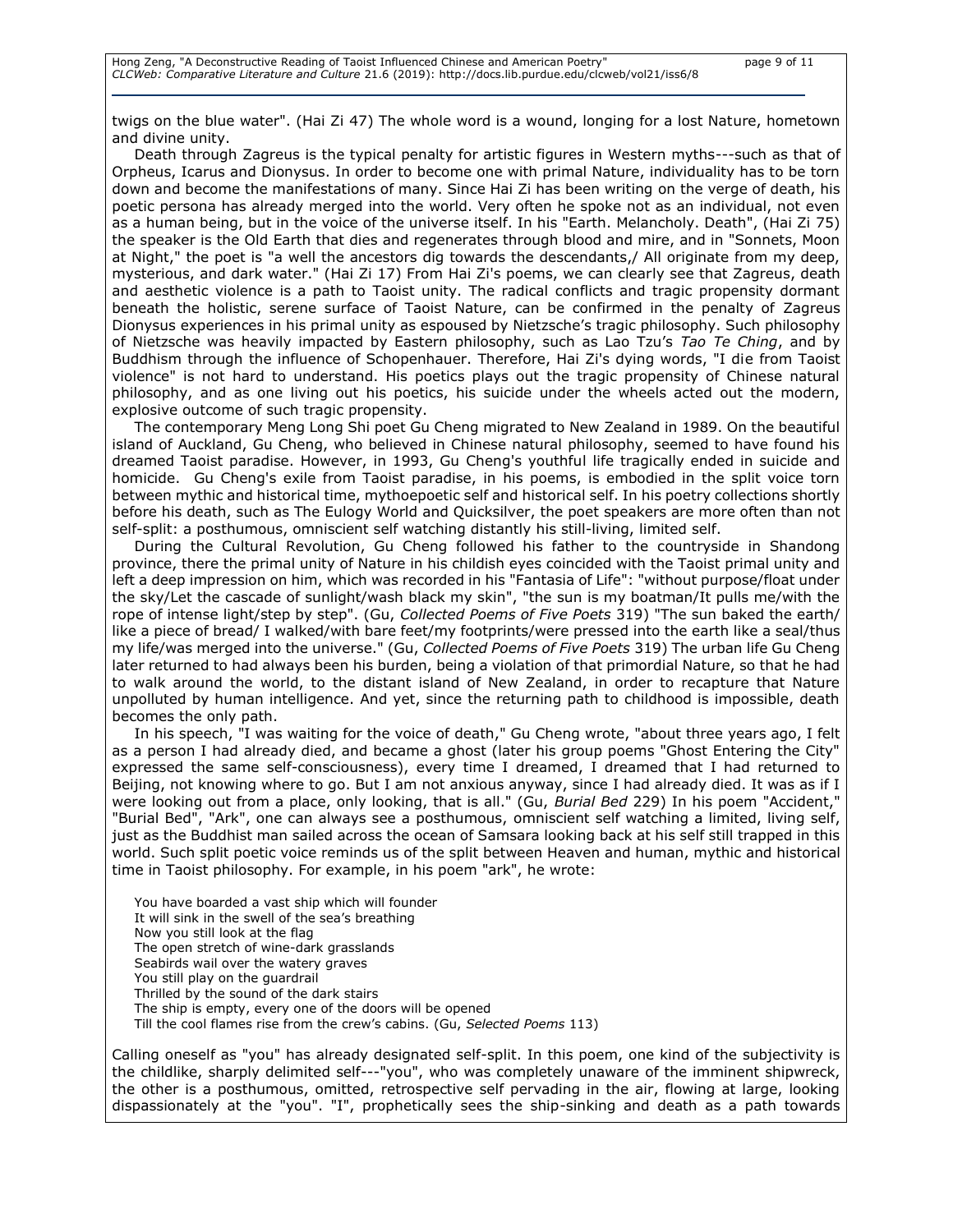Hong Zeng, "A Deconstructive Reading of Taoist Influenced Chinese and American Poetry" page 10 of 11 *CLCWeb: Comparative Literature and Culture* 21.6 (2019): http://docs.lib.purdue.edu/clcweb/vol21/iss6/8

freedom and flame. "All the windows will be opened/ until from the sailors' cabins float up cool flames." Gu Cheng's poems profoundly reveals the necessary aesthetic violence for realizing the perspective of "watching from the sky" in Chinese natural philosophy. In "New Street," he wrote, "Killing is a lotus/ having killed/ hold in the hand/ the hand cannot be changed." (Gu, *Burial Bed* 56) This poem conveys a dual attitude towards violence: on the one hand, "killing", synonym for the Taoist violence, is religious purgation. The unchangeable hand holding lotus reminds one of the Buddha holding lotus and Christ's nailed hands. On the other hand, the unchangeable hand also conveys an inextricable sense of guilt. In his "Seasons. Preserve Twilight and Dawn", the Taoist transparent world of oneness is reflected through a dying eye. "For many years/ I have been living in the valley of your breath...." (Gu, *Collected Poems*  390) The seamless superimposition of human, sensuous love and the-world-as-lover seems to recapture Gu Cheng's early "Fantasia of Life," but the early morning song has already been enveloped in the twilight shadow of valediction and death.

Gu Cheng's poems and life path expose the inner conflicts and tragic propensity of Chinese natural philosophy. Not only because returning to Nature is hard to realize in the modern society where civilization has become man's second nature, but also because, "Nature," from the very beginning, is an aesthetic fabrication. The real Nature Gu Cheng discovered in New Zealand jungle is completely different from the harmonious, nourishing Nature in Taoist philosophy, as he wrote in Tomb Bed,

before I believed in Nature, and also believed in my own nature. I assumed that as soon as I return to Nature, I would get rid of all the tormenting thoughts. The natural beauty of my life will reveal itself of its own accord. It would be like what I wrote in one poem, 'the wind sways the leaves,/ the grass is growing seeds,/ we stand without talking,/this itself is beauty.' But all these are imagination. In the real Nature, I saw even more terrible destruction. Nature is not beautiful, everywhere are mice, lice. It is not like the Nature we saw in our travel. Without electricity, water and modern civilization, you have to fight with Nature all day long. Everywhere in Nature are gaping mouths. But that is not even the main point, the main point is that in Nature, I found my own nature does not belong to the sky, nor to me. It is blind, crawling and ruling over me like ants and octopus. It can not stop. (Gu, *Burial Bed* 136)

Gu Cheng cannot escape modern civilization (antithetical to Nature) by running to that primitive island, because what he wanted to escape from is inside his own nature, the nature that was not acknowledged by Chinese natural philosophy. It is the same with his beautifying of "girl's nature", regarding it as the transformation of Tao itself--- flower goddesses reincarnated into the girls in the Dream of the Red Chamber. The transfiguration is at odds with the worldly women in the real world. "All these flowers/ should not have earth/Let the earth miss them," (Gu, *Burial Bed* 185), such idealization of nature inevitably leads to the chasm with real life, resulting in his harm and murder of his woman in real life.

Taoist ideal Nature is an aesthetic fabrication, and like Western aestheticism, has its own price: it serene, holistic vision often requires individual's symbolic Zagreus and death, therefore not so far from Western tragic theories built upon the sacrifice of the one side of the antinomy. In Schopenhauer's Buddhist-influenced aesthetics, in the conflicts between the-world-as-will and the-world-as-idea, what is sacrificed is the-world-as-will, in order to achieve the beauty or the sublimity of the-world-as-idea. In Nietzsche's philosophy, what is sacrificed is the Apollonian illusion, in order to achieve the primal ground being of existence with its mixed blaze of pain and intoxication. In Walter Benjamin's Trauspiel, what is sacrificed is the humanity of the ruler, in order to attain to the iron will of the monarch; in his theory on ancient tragedies, individual heroes are sacrificed to achieve universal redemption. In Chinese natural philosophy, in its aesthetic fabrication and mythicization of time to overcome historical tragedy, what is sacrificed is history and historical self. Wang Guowei, Hai Zi, Gu Cheng are all poets whose lives are typically riveted on aestheticism and who became therefore anachronism exiled from history. The Eulogy World Gu Cheng sang of is a liminal world, poised on abyss, because that ideal world is reflected through a dying eye.

"Dark night gave me dark eyes/with them I seek light" (Gu, *Gu Cheng's* 117), this early poem by Gu Cheng, unconsciously prophesized the ontological darkness---implied in his poetics of death and life of tragedy and crime---looming on the path of his inexorable, thwarted search for the ideal state defined by Chinese natural philosophy.

As can be seen, "Nature" in Chinese natural philosophy is an aesthetic fabrication to overcome historical tragedy. Its aesthetic strategy of mythicizing time and poetizing self has planted the seeds of tragic conflicts between mythicized and historical time; between the cosmic self "watching from the sky" and the historically limited self. While the two-sided embroidery of classical Chinese poetic language can still accommodate the double temporal consciousness and subjectivity, such conflicts break out into